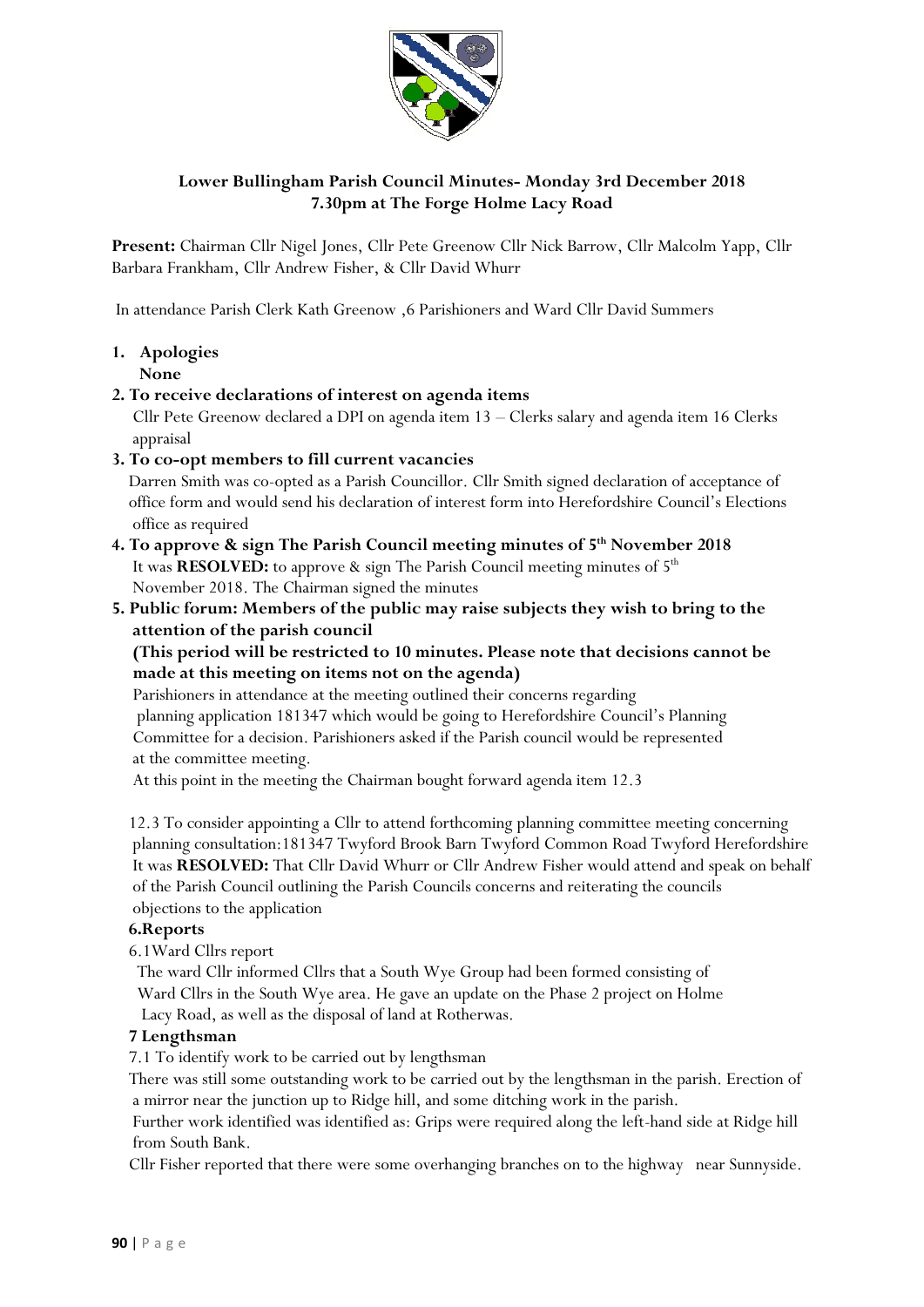It was **RESOLVED**: that Cllr Fisher would speak with the landowner to ask that they are cut back

### **8.Footpaths**

8.1 To identify Footpaths work to be carried out by lengthsman

 The footpath at Dinedor Wood needed some attention as it had several fallen trees across it, which needed attending to.

 It was **RESOLVED**: that the Clerk writes to the landowner to advise them of their obligation concerning the footpath

### **9.Highway road issues**

 9.1 To consider Highways issues for reporting top Balfour Beatty/Herefordshire Council.

Pots holes needing attention by Balfour Beatty: Lower Bullingham Lane

## **10.Open Green Space at St Clare's Court**

 10.1To receive a report on the planting of trees by Herefordshire Council contractor Balfour Beatty. The Clerk reported that the trees had been replanted as agreed by Herefordshire Council in 2016. The Clerk advised that she had had been contacted by a number of parishioners to thank the PARISH Council them for their efforts in getting the trees replanted and they looked forward to seeing them flourish and blossom in the spring and for many years to come.

### **11.Community Asset Transfer**

 11.1To receive an update on the community asset transfer -open space adjoining St Clare's Court and next steps

 The Clerk advised that HALC had a recommended Kidwells Solicitors concerning the asset transfer. It was **RESOLVED:** that the Clerk contacts Kidwells with a view to a meeting between them and The Clerk & Chairman to discuss the asset transfer

## **12. Planning**

 12.1To receive a report on meeting with Herefordshire Council planning officer & Bloor Homes representative concerning southern Urban Expansion Area in the parish.

 The Clerk reported that The Chairman, Cllr Barrow and she had meet with Herefordshire Council planning officer & Bloor Homes representative concerning Southern Urban Expansion Area in the parish. Cllrs raised concerns regarding flooding that already occurred in the parish at Watery Lane and Lower Bullingham Lane.

 12.2 To consider commenting planning application:183059 South Bank House Ridgehill Hereford Description: Demolish existing conservatory. Proposed single story extensions, one with terrace over

It was **RESOLVED:** to Support the application

#### **13. Finance**

 13.1To note finance report The finance report was noted 13.2To consider budget for 2019/20 It was **RESOLVED:** to set the budget and precept for 2019/20 as £12000.00 13.3 To consider invoices for payment It was **RESOLVED:** to pay the following invoices Clerks monthly salary as per schedule